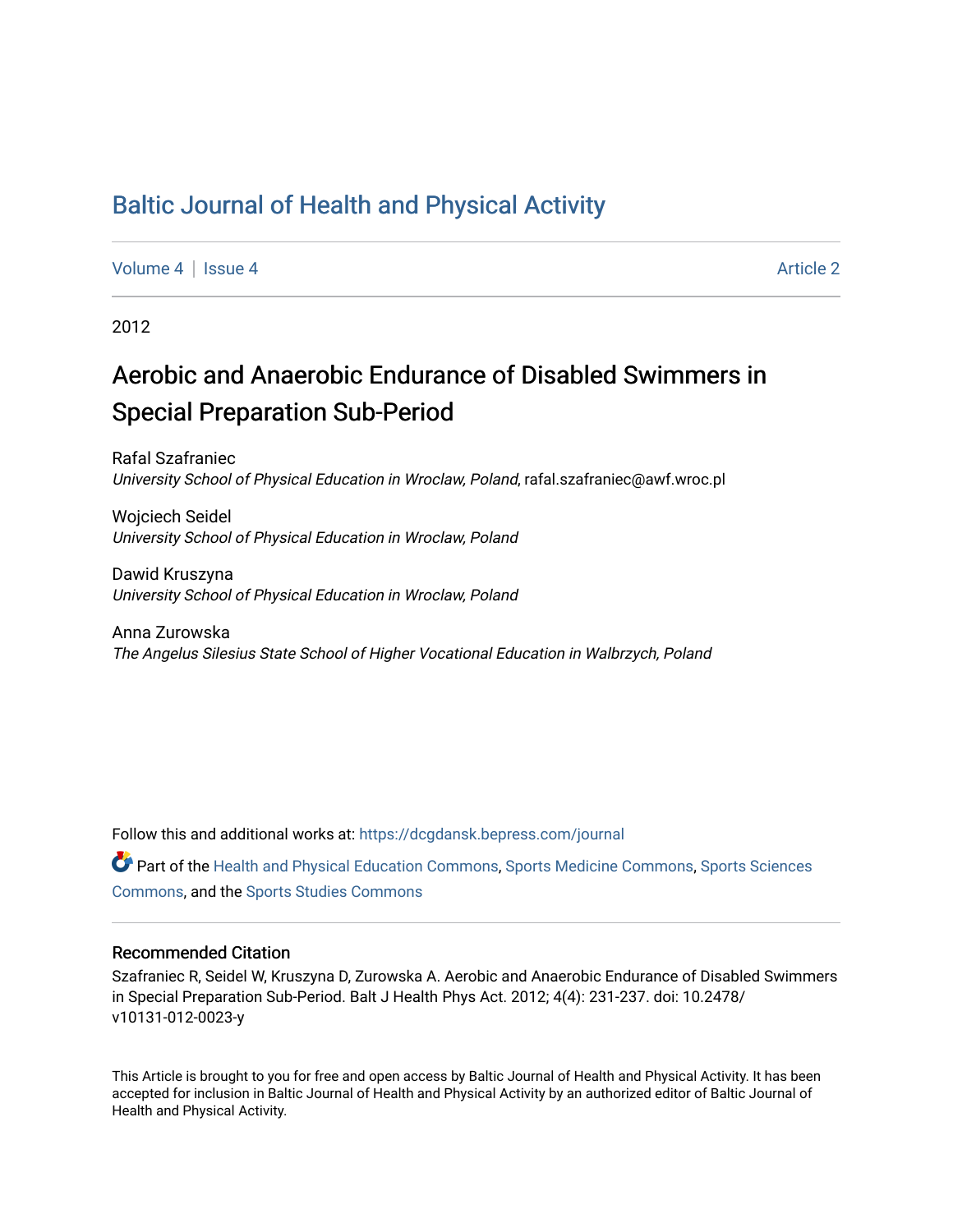VERSITA ORIGINAL ARTICLE

DOI: 10.2478/v10131-012-0023-y

|                                                                                                                                                                                                                                                              | <b>Aerobic and Anaerobic Endurance</b><br>of Disabled Swimmers in Special<br><b>Preparation Sub-Period</b>                                                                                                                                                                                                                                                                                                                                                                                                                                                                                                                                              |
|--------------------------------------------------------------------------------------------------------------------------------------------------------------------------------------------------------------------------------------------------------------|---------------------------------------------------------------------------------------------------------------------------------------------------------------------------------------------------------------------------------------------------------------------------------------------------------------------------------------------------------------------------------------------------------------------------------------------------------------------------------------------------------------------------------------------------------------------------------------------------------------------------------------------------------|
| <b>Authors' Contribution:</b><br>A - Study Design<br>B - Data Collection<br>C - Statistical Analysis<br>D - Data Interpretation<br>E - Manuscript Preparation<br>F - Literature Search<br>G - Funds Collection                                               | Rafał Szafraniec <sup>1 (A, C, D, E)</sup> , Wojciech Seidel <sup>1 (A, D, E)</sup> ,<br>Dawid Kruszyna <sup>1 (B, F)</sup> , Anna Zurowska <sup>2 (B, F)</sup><br><sup>1</sup> University School of Physical Education in Wroclaw, Poland<br><sup>2</sup> The Angelus Silesius State School of Higher Vocational Education in Walbrzych,<br>Poland                                                                                                                                                                                                                                                                                                     |
|                                                                                                                                                                                                                                                              | Key words: aerobic endurance, anaerobic endurance, disabled swimming, macrocy-<br>cle                                                                                                                                                                                                                                                                                                                                                                                                                                                                                                                                                                   |
|                                                                                                                                                                                                                                                              |                                                                                                                                                                                                                                                                                                                                                                                                                                                                                                                                                                                                                                                         |
| <b>Background:</b>                                                                                                                                                                                                                                           | <b>Abstract</b><br>The purpose of the study was to investigate whether, in addition to an expected in-<br>crease in anaerobic endurance, aerobic endurance of disabled swimmers would also<br>improve in a special preparation sub-period. Furthermore, decision was made to ex-<br>amine whether the applied tests prove sufficiently sensitive for swimmers with disabili-<br>ties as well.                                                                                                                                                                                                                                                           |
| <b>Material/Methods:</b>                                                                                                                                                                                                                                     | The study included 12 disabled swimmers from a section of the Polish Sports Asso-<br>ciation for the Disabled "START" Wroclaw. Two standardized tests were used. The T-<br>30 test was used to evaluate aerobic endurance and the 6x50 m test was applied to<br>estimate anaerobic endurance. For all analyzed parameters the median, first (Q1)<br>and third (Q3) quartiles were calculated. To determine the significance of differences<br>between the results obtained in the preliminary and the control test, the nonparamet-<br>ric Wilcoxon test for dependent samples was used. Statistical significance was con-<br>sidered at $p \le 0.05$ . |
|                                                                                                                                                                                                                                                              | <b>Results:</b> Total distance median in the T-30 test (DST1 = 1575.5 m vs DST2 = 1650 m) im-<br>proved in a statistically significant way ( $p = 0.02$ ). Analyzing the results obtained in<br>the entire group of athletes in the 6x50 m test, for each single section of 50 m, it was<br>observed that the swimming time was significantly shorter during the second study<br>$(p < 0.05)$ but the first section of 50 meters.                                                                                                                                                                                                                       |
|                                                                                                                                                                                                                                                              | <b>Conclusions:</b> In a sub-period of special preparation both aerobic and anaerobic endurance of dis-<br>abled swimmers improved. A more significant improvement was observed in terms<br>of anaerobic endurance, as it occurred for all swimmers. The T-30 and 6x50 m tests<br>proved to be a sensitive tool for assessing aerobic and anaerobic endurance of<br>swimmers with disabilities.                                                                                                                                                                                                                                                         |
| Word count: 2748<br>Tables: 2<br>Figures: 2<br>References: 30                                                                                                                                                                                                | Received: May 2012<br>Accepted: September 2012<br>Published: December 2012                                                                                                                                                                                                                                                                                                                                                                                                                                                                                                                                                                              |
| Corresponding author:<br>Rafał Szafraniec Ph.D.<br>University School of Physical Education<br>Dep. of Disability Sport<br>al. I.J. Paderewskiego 35, bud. P4 pok. 2/48<br>51-612 Wrocław<br>Phone/ Fax: 071 347 3568<br>E-mail: rafal.szafraniec@awf.wroc.pl |                                                                                                                                                                                                                                                                                                                                                                                                                                                                                                                                                                                                                                                         |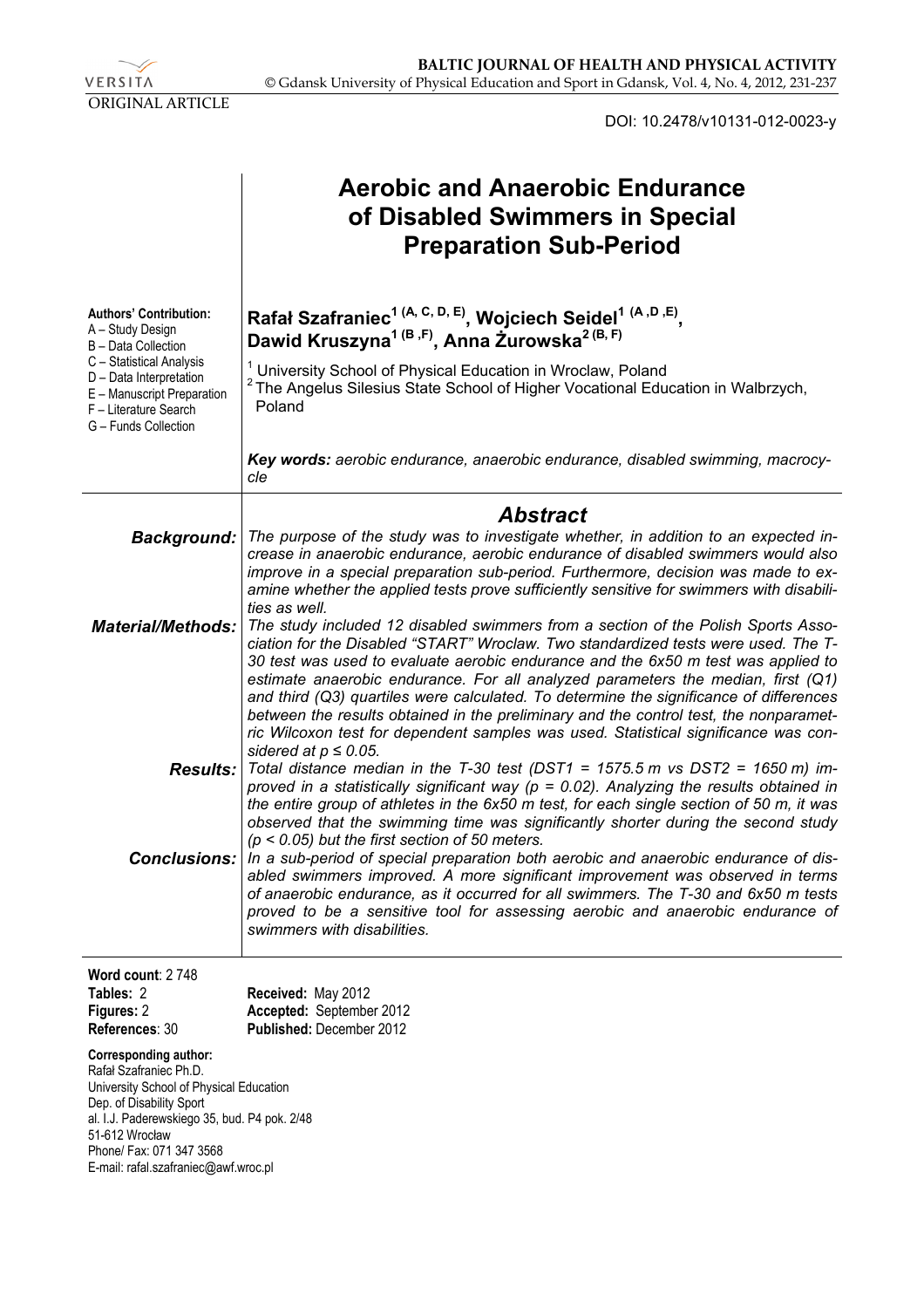#### **Introduction**

The level of sports swimming of people with disabilities both in Poland and abroad in recent years has significantly increased, and at present it is not just a form of rehabilitation, but rather a high-performance sport. Continuous development of disabled people's swimming as a Paralympic discipline, ever stronger competition and greater progress of results, requires constant monitoring and customization of training [1]. Elite performance in competitive swimming requires superior aerobic and anaerobic conditioning as well as great technical expertise that takes years to develop [2]. The percentage contribution of aerobic and anaerobic energy sources to the total energy expenditure in swimming was shown to be independent of the swimming style, gender or skill and is essentially dependent upon the duration of the exercise [3]. The percentage contribution of anaerobic alactic (AnAl), anaerobic lactic (Anl) and aerobic (Aer) energy sources to the overall energy expenditure during maximal swimming trials in the crawl amounts to: at the 50 m distance AnAl ~ 26%, Anl ~ 59%, Aer ~ 15%; at the 100 m distance AnAl ~ 20%. Anl ~ 47%. Aer ~ 33%; at the 200 m distance AnAl ~ 14%, Anl ~ 24%, Aer ~ 62% [4]. The exercise duration is indeed the major determinant of the energy source to be exploited in all forms of locomotion [5]. Constant monitoring of physiological changes in the parameters defining the aerobic and anaerobic endurance is necessary for the ongoing evaluation and modification of the training process [6]. This is of particular importance for disabled swimmers, whose training loads should be individually adjusted to their capabilities. Describing the preparation of the British Paralympic team in swimming, Pheasey points to the need for regional testing within the swimmers' home-based training program on a 6-8-week basis, with the participation of the swimmer's home-based coach and physiologist [7].

The level of general and specific endurance should vary depending on the sub-period of preparation. The period of targeted preparation [8] also known as the period of specific endurance [9] should develop anaerobic endurance above all [10, 11].

The purpose of the study was to investigate whether, in addition to an expected increase in anaerobic endurance, aerobic endurance of disabled swimmers in special preparation sub-period would also improve. Furthermore, the decision was made to examine whether the applied tests prove sufficiently sensitive for swimmers with disabilities as well.

# **Material and Methods**

The study included 12 disabled swimmers from a section of the Polish Sports Association for Disabled "START" Wroclaw. The mean age was 17.6 ± 4.9 years and average training duration 5.3 ± 2.2 years. Respondents were characterized by different locomotor and visual dysfunctions that resulted in different functional capabilities in the water. However, the swimmers' athletic level was similar – everyone was a medalist at the Polish Junior Championships. The study was conducted on a 25-meter indoor swimming pool of the University School of Physical Education in Wroclaw. Each time the tests were conducted in the same temperature of water and air. The first study was conducted in mid-January 2010 – at the beginning of a special preparation sub-period of a sixmonth macrocycle preparing athletes to compete in the Winter Polish Championships in Swimming for Athletes with Disabilities. The second series of tests was repeated six weeks later, in late February of 2010 – at the end of a special preparation sub-period of the same macrocycle. During this time, they underwent six workouts a week. A significant portion of each training unit was the warm-up, warm-down and loose swimming between the main tasks performed at higher intensity. The beginning of the sub-period was dominated by loads which were aimed at improving aerobic capacity. They consisted of swimming at or slightly above the anaerobic threshold. Maximal efforts played a gradually increasing role. Greater energy consumption came from mixed and anaerobic transformations. Training in this sub-period was clearly set to improve the capabilities needed to achieve the best result in the competition. Much attention was devoted to the techniques improvement and optimization in order to enhance the quality of motor habits (the form and structure of movement), which are the basis for development of speed events, and work out the most economical technique of motion which leads to an increase in special endurance.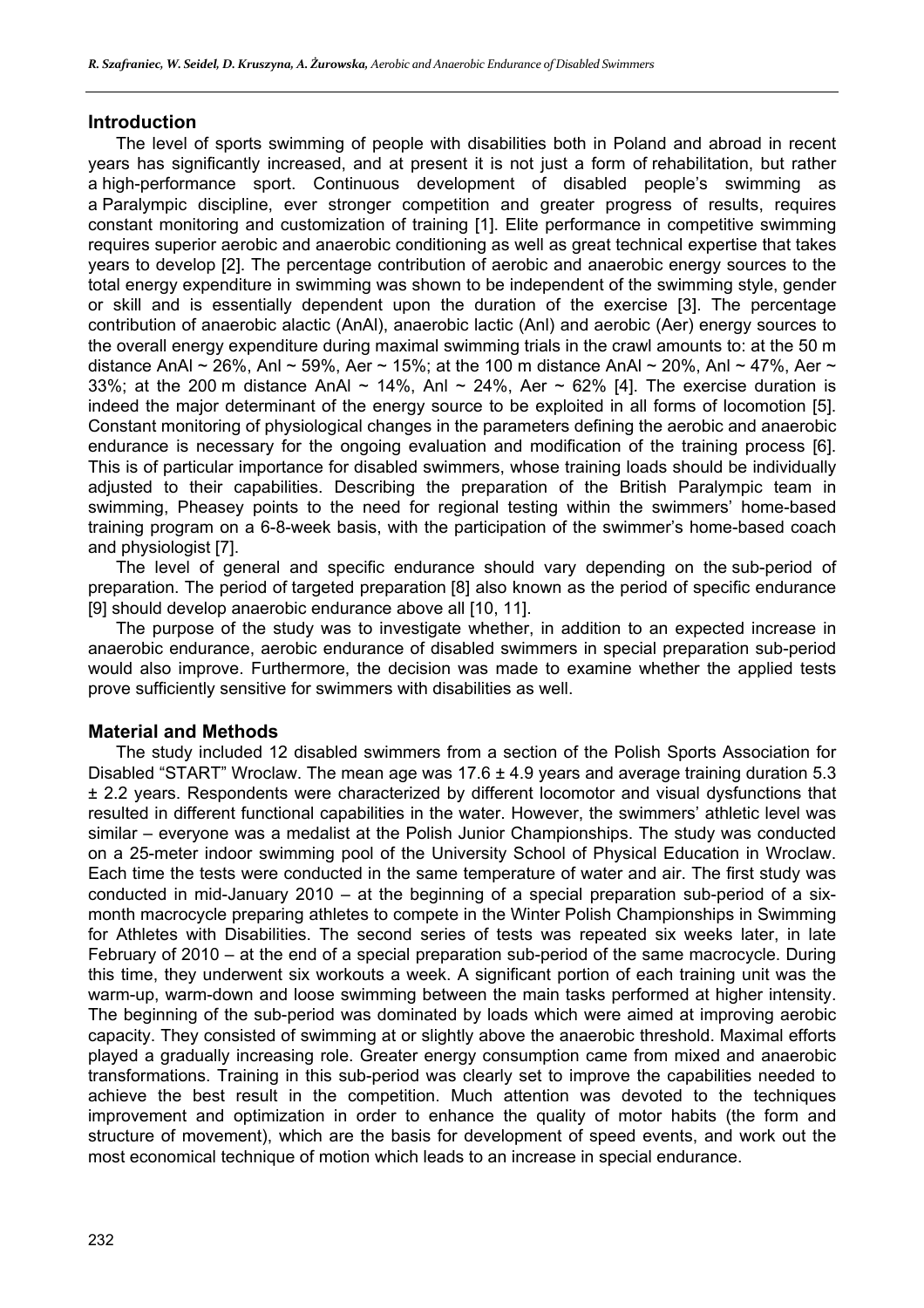Prior to both tests, the competitors underwent a 15-minute warm-up on shore and about a 20 minute warm-up in water (strictly according to instructions given by the coach) – just as they do before every workout.

In order to determine the level of aerobic endurance the T-30 test was used, which consisted in covering the longest distance in freestyle (recorded with an accuracy of 1 m) in 30 minutes. In this test, the total distance (DST) was analyzed, and also for training purposes, the average time to swim 50 meters was calculated [12]. The athletes were deployed individually on the track and took off from water by the pushing away from the wall on the sound signal (whistle). Respondents were informed of the elapsed time also by the sound signal after ten and twenty minutes from the start. The end of the test period was announced by a loud double signal (whistle). Then the swimmers staved in place until the researcher determined their position with a measuring tape with an accuracy of 1 meter from the wall of one end of the pool. The result was recorded on the form.

To estimate anaerobic endurance the 6x50 m freestyle test was applied. This test assesses competitors' ability to keep the race-pace during interval swimming. This test is commonly used to evaluate the swimmers' preparation for competition, and indirectly provides information about glycolytic power and endurance. During the test, an athlete covers distances of 50 meters six times with his best style, at the maximum speed. Starts to all sections were made from water after pushing away from the wall, and the time of covering every 50 meters was recorded using a stopwatch accurate to 0.01 seconds. Recovery breaks between repetitions were 30 seconds long [13]. We analyzed the average time (Tavg) recorded during the six trials and the time of covering a single section.

In statistical analysis we calculated the percentage difference between the parameter values obtained in both tests according to the formula below:

$$
\Delta P = \frac{P2 - P1}{P1} \cdot 100\%
$$

- P1 value of the parameter obtained in test No. 1
- P2 value of the parameter obtained in test No. 2
- $\Delta P$  the percentage difference between the parameter values obtained in both tests in relation to the group
- δ P the percentage difference between the parameter values obtained in both tests in relation to a single swimmer.

The nonparametric Wilcoxon test for dependent samples was used to determine the significance of differences between the results obtained in the preliminary and the control test. Statistical significance was considered at  $p \le 0.05$ . All calculations were performed using the computer program Statistica, ver. 9.0 (StatSoft).

#### **Results**

#### *Aerobic Endurance*

Changes in the level of aerobic endurance were expressed as the percentage difference in the total distance (δ DST) covered by swimmers in the T-30 test during the first and the second attempt.

A positive value of the difference (δ DST) indicated improved aerobic endurance, and the negative one – its deterioration during the analyzed period of the macrocycle. At the end of the special preparation sub-period 10 disabled athletes covered a longer distance, and two – a shorter one compared to the beginning of this sub-period (Fig.1). The greatest progress was seen in athlete No. 8, who improved his score by over 11% (DST1 = 1520 m vs. DST2 = 1690 m). The largest deterioration of the result (almost by 3%) was found in swimmer No. 4 (DST1 = 2085 m vs.  $DST2 = 2025$  m).

It can therefore be concluded that the level of aerobic endurance of disabled athletes who practice swimming was higher at the end of the sub-period of special preparation, as confirmed by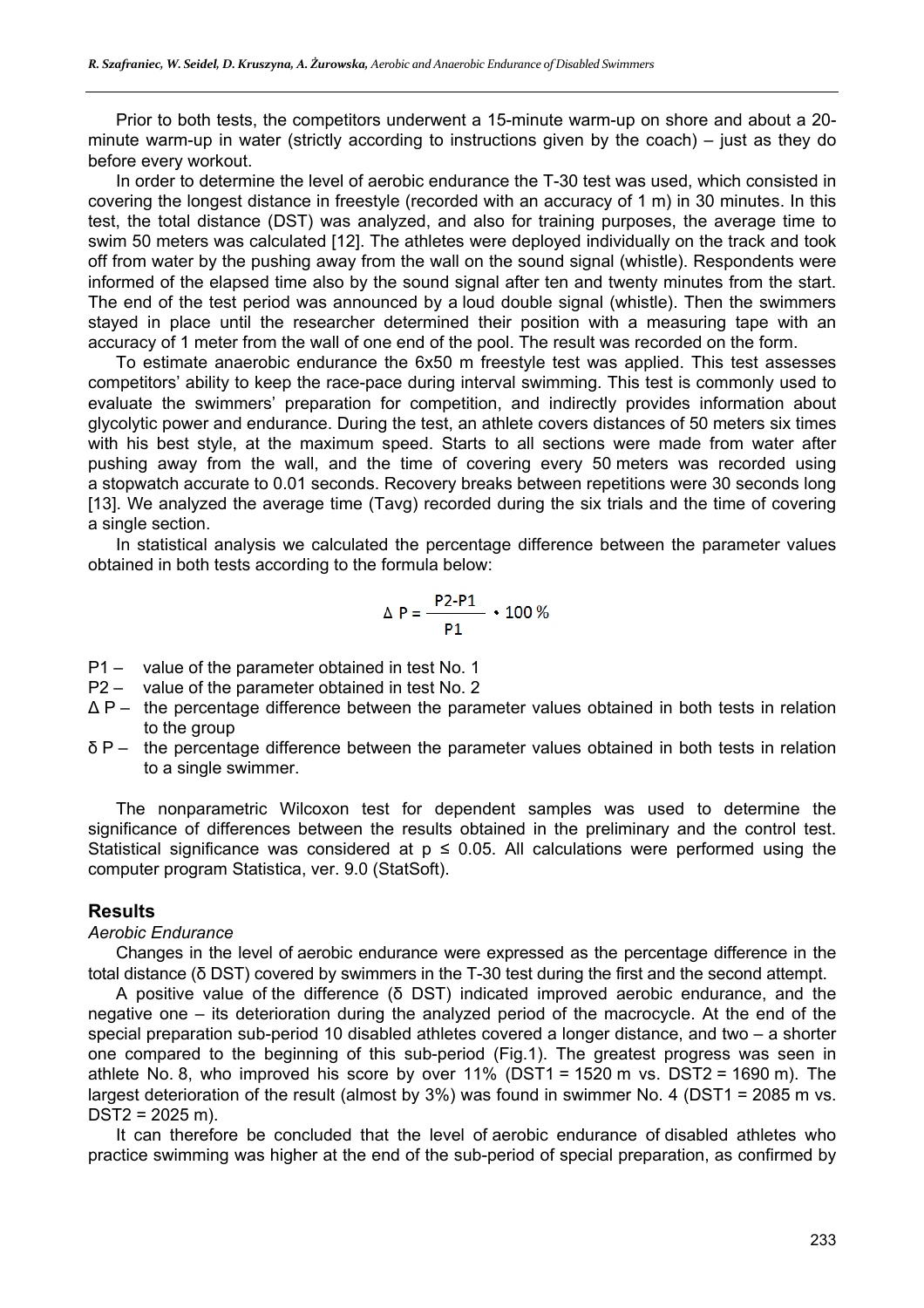statistical analysis which showed that the increase in the total distance covered during the second trial was statistically significant at  $p = 0.02$  (Tab. 1).



Fig. 1. The percentage differences in the total distance (δ DST) covered during the T-30 test between study 2 and study 1

Tab. 1. Distance (DST) covered in the T-30 test in both studies; Q1 – first quartile, Q3 – third quartile, Δ DSTavg – percentage difference of average DST between the second and the first attempt, p – level of statistical significance in the Wilcoxon test

|                  | <b>Median</b> | Max.   | Min.  | Q1     | Q3     | ∆ DSTavg<br>[%] |      |
|------------------|---------------|--------|-------|--------|--------|-----------------|------|
| <b>DST 1 [m]</b> | 1575.5        | 2130.0 | 900.0 | 1121.0 | 1902.5 | v.              | 0.02 |
| $DST 2$ [m]      | 1650.0        | 2210.0 | 915.0 | 1182.5 | 1982.5 |                 |      |

#### *Anaerobic Endurance*

Changes in the level of anaerobic endurance between the first and second attempt were also presented in percentage values –  $\delta$  Tavg (Fig. 2). Negative percentage difference in the average time (δ Tavg) to swim 50-meter sections between the second and the first attempt meant that the athlete covered the distance in a shorter time and thus was characterized by a higher speed of swimming. During the sub-period of special preparation all athletes improved the average time (Tavg) to swim a section of 50 m. The greatest progress was seen again in athlete No. 8, who improved his score by over 5% (Tavg1 = 43.03 s vs. Tavg2 = 40.73 s). The smallest improvement of Tavg was observed in swimmer No.  $6 -$  only by 0.2% (Tavg1 = 37.67 s vs. Tavg2 = 37.58 s).

Analyzing the results obtained in the entire group of athletes, for each single section of 50 m, it was observed that the swimming time was significantly shorter during the second study ( $p < 0.05$ ) but the first section of 50meters (Tab. 2). The greatest improvement was observed in the result of the 5th section, where the average time ( $\Delta$  Tavg) obtained by the whole group in the second study was about 3.9% shorter compared to the first test ( $p = 0.002$ ). This demonstrates the improvement of anaerobic endurance during this sub-period.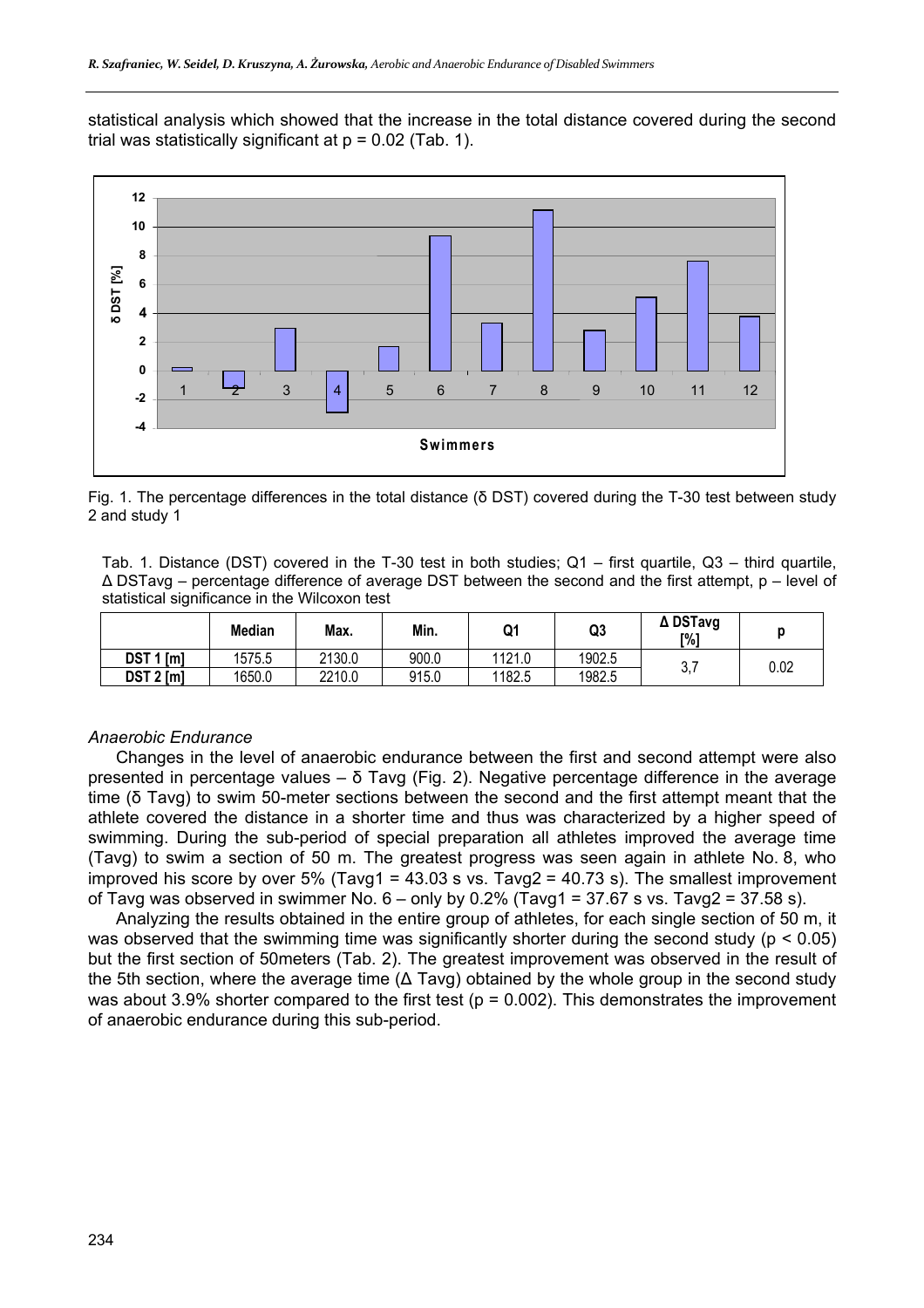

Fig. 2. The percentage differences in the average time (δ Tavg) to swim 50-meter sections in the 6x50 m test between study 2 and study 1.

Tab. 2. Time (T) to swim every 50 m in the test of 6x50 m in both trials; Q1 – first quartile, Q3 – third quartile, Δ Tavg – percentage difference in average time to swim a 50-meter section between the second and the first attempt, p – level of statistical significance in the Wilcoxon test; NS – not significant

| T[s]           | Median | Max.  | Min.  | Q1    | Q <sub>3</sub> | $\Delta$ Tavg [%] | р         |
|----------------|--------|-------|-------|-------|----------------|-------------------|-----------|
| 1st 50m T1 [s] | 42.73  | 84.27 | 31.42 | 36.30 | 66.38          | $-0.8$            | <b>NS</b> |
| 1st 50m T2 [s] | 41.64  | 83.45 | 32.67 | 36.53 | 65.85          |                   |           |
| 2nd 50m T1 [s] | 43.68  | 86.17 | 34.71 | 38.14 | 68.09          | $-1.3$            | 0.03      |
| 2nd 50m T2 [s] | 43.44  | 85.09 | 33.82 | 37.02 | 67.74          |                   |           |
| 3rd 50m T1 [s] | 45.49  | 87.38 | 35.01 | 38.40 | 68.93          | $-2.7$            | 0.004     |
| 3rd 50m T2 [s] | 43.94  | 84.67 | 33.54 | 38.00 | 66.60          |                   |           |
| 4th 50m T1 [s] | 46.07  | 87.93 | 34.72 | 38.79 | 69.15          | $-2.8$            | 0.002     |
| 4th 50m T2 [s] | 44.32  | 87.10 | 33.28 | 37.79 | 67.00          |                   |           |
| 5th 50m T1 [s] | 46.44  | 88.79 | 35.76 | 38.52 | 69.54          | $-3.9$            | 0.002     |
| 5th 50m T2 [s] | 44.20  | 85.38 | 33.36 | 37.70 | 66.90          |                   |           |
| 6th 50m T1 [s] | 46.54  | 85.29 | 34.86 | 37.91 | 66.18          | $-3.0$            | 0.01      |
| 6th 50m T2 [s] | 43,30  | 83,89 | 33,84 | 36,99 | 65,90          |                   |           |

#### **Discussion**

For many years, disabled swimming was treated primarily as an alternative form of rehabilitation. This was due to ignorance of the needs and abilities of disabled people. However, the last decade of the twentieth century and modern times have been the time of professional development of disabled people's swimming. It triggered research on functional capabilities of people with disabilities, and improving the training process went well beyond the aspects of rehabilitation. It can therefore be assumed that disabled swimming walks the path marked out by able-bodied swimming [14]. It is not exactly known which aspects of the discipline are at the same level today and yet to be implemented.

Swimmers with a loco-motor disability competing at the Paralympic level have been found to exhibit some similar patterns of the stroke rate and the race speed patterns [15, 16], whilst other components such as start, turn and finish times differ when compared to the higher swimming velocity of Olympic swimmers [17]. Other research on elite well-trained swimmers has found differences in the index of coordination [18], when comparing able-bodied swimmers to swimmers with a disability.

Disabled swimmers' training effectiveness depends largely on the rational and optimal adjustment to an individual athlete's functional capabilities. However, the development of optimal training programs needs to take account of other factors, among which knowledge of exercise metabolism and choosing the right loads become paramount [19].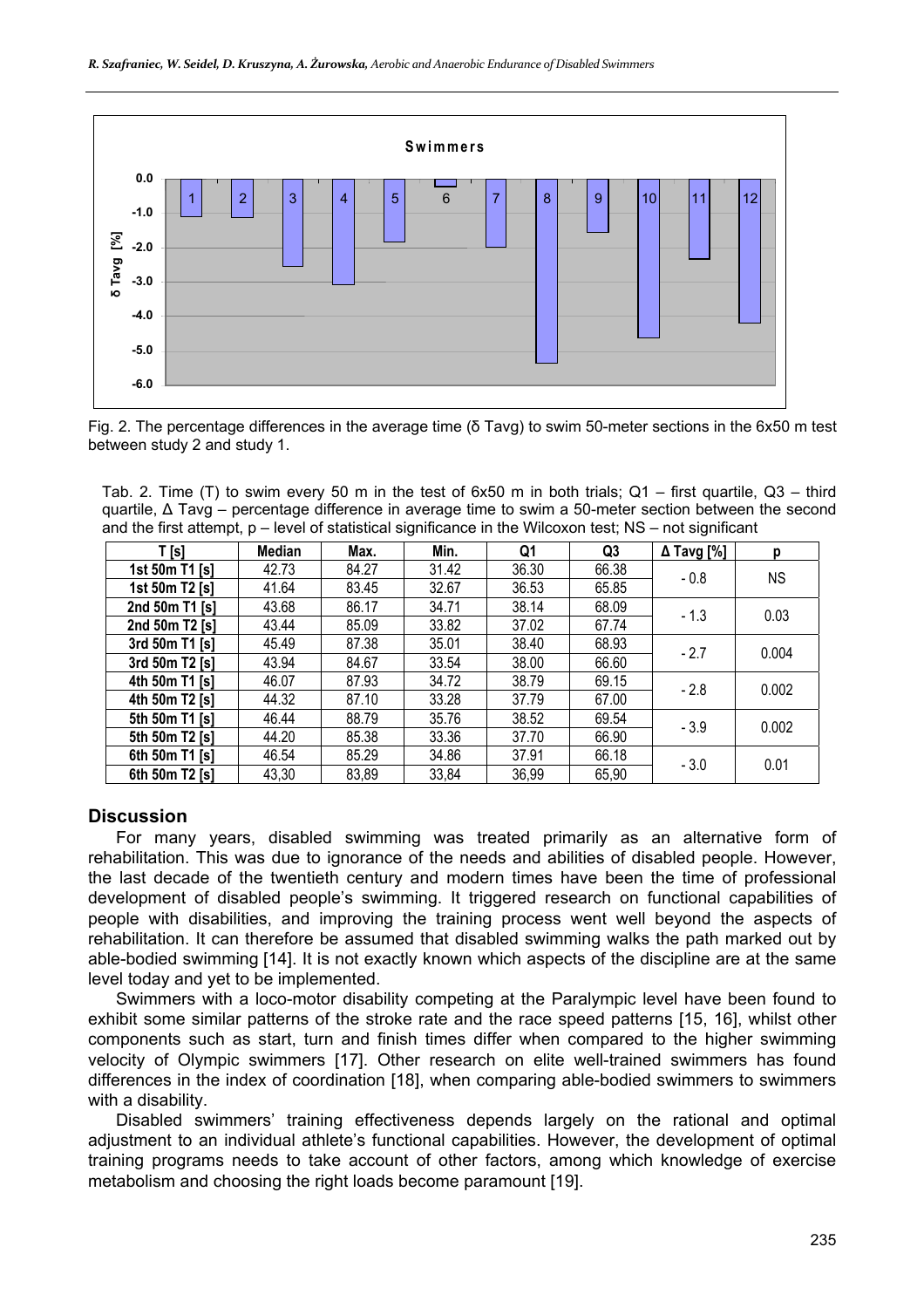To our knowledge there is no literature on changes in aerobic and anaerobic endurance depending on the period of training of disabled swimmers. Changes in aerobic endurance were determined by checking the difference in the covered distance between the second and the first T-30 test. The longer the distance covered, the higher the level of aerobic endurance. Based on these results, it is presumed that the level of aerobic endurance has increased, as confirmed by the results of statistical analysis. As pointed out by many scientific publications, aerobic endurance is the basis to develop other, more specific to the discipline, physiological capabilities, including special endurance. Its development and monitoring is one of the fundamental tasks of training [13, 20]. Determination of the aerobic endurance level is also a factor in a diagnosis of athlete's preparation to take specialized training aimed at the best possible preparation for a particular competition [21, 22].

Ten disabled athletes swam a longer distance in the second attempt (DST2) relative to the first sample (DST1), reflecting the increasing aerobic endurance in the sub-period of special preparation. This is confirmed by observations of other authors which were performed on swimmers without disabilities [23, 24]. But to say that the training loads used in disabled swimmers' training in the subperiod of special preparation increased aerobic endurance in the same way as in training of ablebodied swimmers, research should be supplemented by a group of able-bodied athletes.

Aspenes et al. [25] studied the effect of strength and endurance combined training in competitive swimmers. A combined intervention of maximal strength and high aerobic intensity interval endurance training 2 sessions per week over 11 weeks in addition to regular training were used, while the control group continued regular practice with their respective teams. The intervention group improved land strength tethered swimming force and 400m freestyle performance more than the control group but did not improve peak oxygen uptake. A more likely explanation is that an average of two interval-sessions a week is an insufficient stimulus to produce detectable training adaptations in competitive swimmers. Faude et al. [26] have investigated traditional high training volumes versus high intensity training of lower volume. They concluded that there seem to be no benefits of high volume compared to high intensity.  $VO_{2max}$  due to the difficulty of its measurement is rarely used to assess swimmers' aerobic capacity. Garatachea et al. [27] propose using a more practical indicator, which is the critical swimming velocity (CSV), defined as the theoretical maximal swimming velocity that could be maintained for a long period of time without exhaustion. They indicate that CSV corresponds with the OBLA (*onset of blood lactate accumulation*) intensity and therefore the simple method for CSV calculation is valid to plan a training schedule for physically disabled swimmers. CSV could be utilized to prescribe a specific swimming pace in order to improve the anaerobic threshold. CSV may be adopted as a valuable index for indicating swimming endurance performance without blood sampling and without employing highly expensive equipment in elite physically disabled swimmers.

Similar changes were observed in the level of anaerobic endurance, which in a sub-period of special preparation rose among all swimmers, as they all overcame distances of 50 meters faster in the second trial. By analyzing the time to overcome each of the six 50m laps, you can see that it was getting longer. Speed is high in the early stages of a race before it decreases in the latter stages as swimmers fatigue [28, 29, 30].

# **Conclusions**

In conclusion, it can be said that the applied training loads in swimmers with disabilities increased both aerobic and anaerobic endurance, and the T-30 and 6x50 m tests seem to be simple and sensitive tools to apply in practice in order to evaluate these symptoms of disabled athletes' performance. Surely it would be beneficial in the future to also analyze parameters such as stroke length, stroke rate, heart rate or blood lactate level, as well as conducting research on a larger group of disabled swimmers.

# **References**

1. Banister EW. Modeling elite athletic performance. In: MacDougall JD, Wenger HA, Green HJ, editors. *Physiological testing of the high-performance athlete*. Champaign IL: Human Kinetics Books; 1991, 403-424.